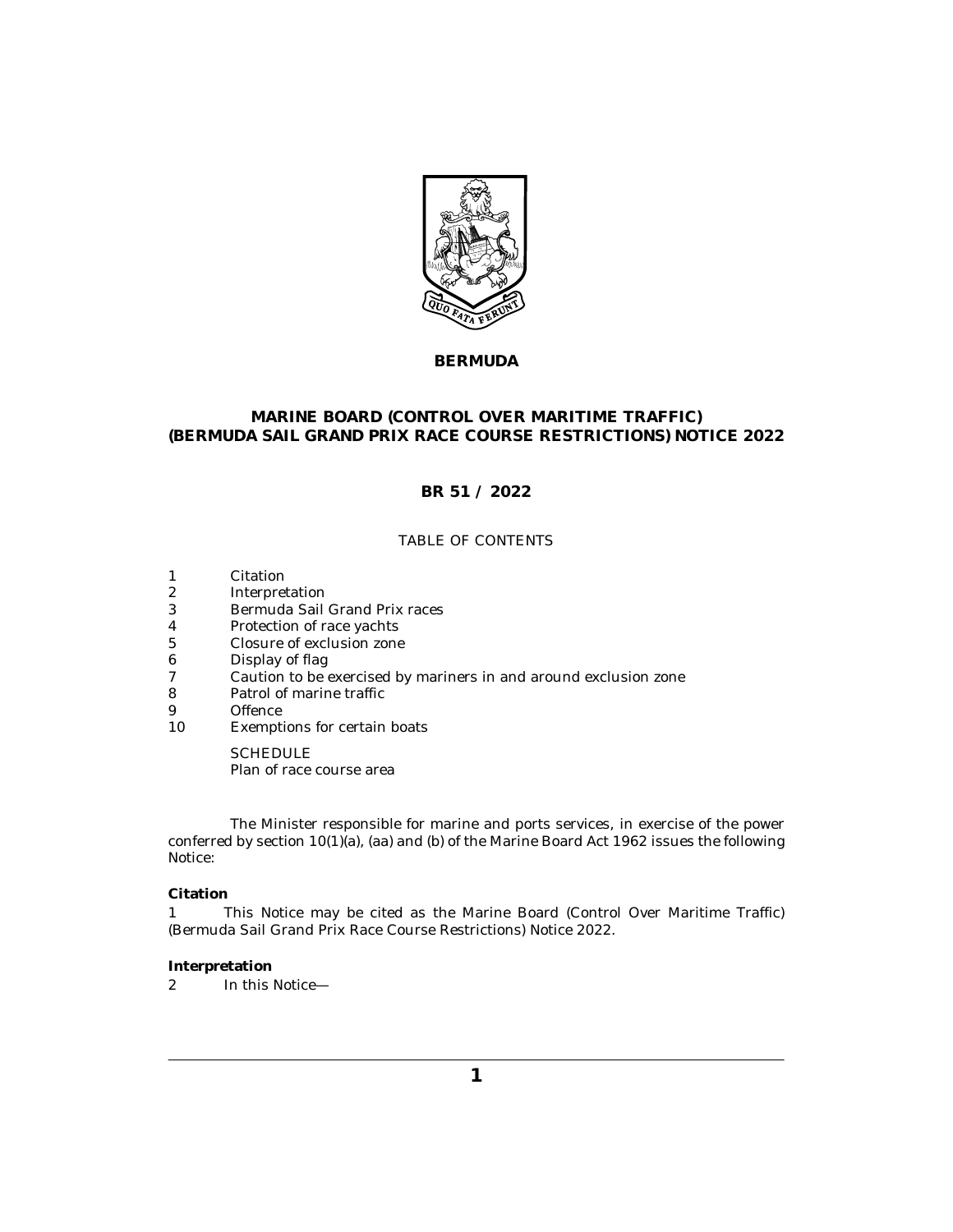- <span id="page-1-0"></span>"Bermuda Sail Grand Prix" means F50 League (Bermuda) Ltd, a company incorporated in Bermuda;
- "Bermuda Sail Grand Prix flag" means one of the official flags distributed by Bermuda Sail Grand Prix authorising a boat to access a specified part of the exclusion zone;
- "Bermuda Sail Grand Prix race yachts" means the yachts competing in any of the Bermuda Sail Grand Prix races;
- "boat" includes ship and personal watercraft (jet-ski);
- "boundary markers" means buoys with distinctive Bermuda Sail Grand Prix identification marking the boundary of the exclusion zone;
- "exclusion zone" means the area around the race course within the boundary markers;
- "marshal boat" means a boat operated by Bermuda Sail Grand Prix staff or volunteers to establish and patrol the exclusion zone;
- "race course area" means the area of the Great Sound shown in blue shading and edged in blue dashes on the plan in the Schedule;
- "race course", in relation to a race day, means such part of the race course area within the exclusion zone as is identified by Bermuda Sail Grand Prix as the race course for that day;
- "race day" means each day from Thursday 12 May 2022 to Sunday 15 May 2022;

"race times" means the period from 12 noon to 5:00pm on each race day.

### **Bermuda Sail Grand Prix races**

The Bermuda Sail Grand Prix races and practice races will take place within the race course area on each race day during the race times. 3

#### **Protection of race yachts**

No person shall approach within 60 metres of any of the Bermuda Sail Grand Prix race yachts at any time while in the race course area. 4

**Closure of exclusion zone**

The exclusion zone around the race course for each race day will be closed to all marine traffic during the race times. 5

#### **Display of flag**

All mariners, pilots and boatmen within the exclusion zone during the race times must— 6

(a) display prominently on their boat a Bermuda Sail Grand Prix flag; and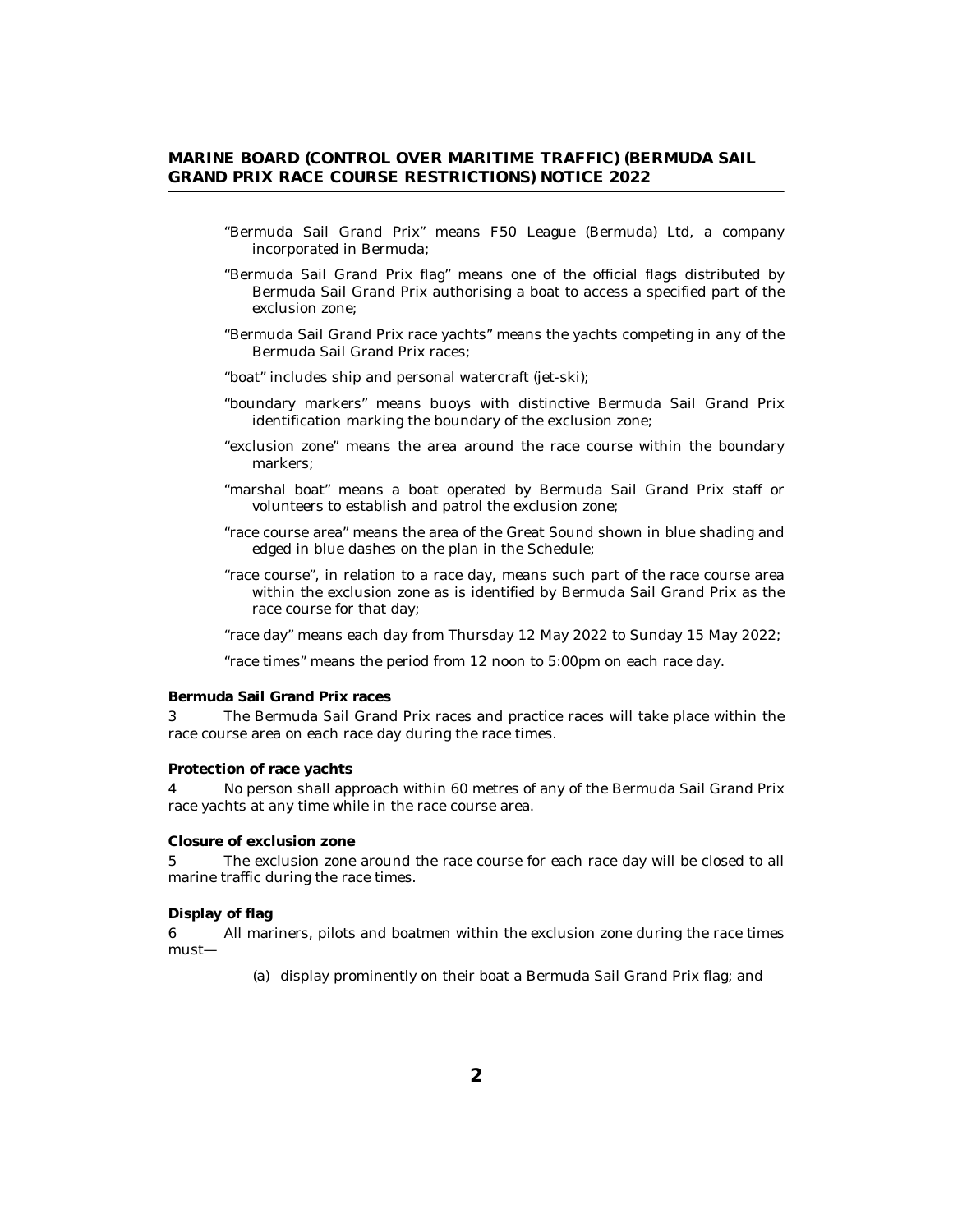(b) remain within the designated part of the exclusion zone authorised by Bermuda Sail Grand Prix by the display of that flag.

<span id="page-2-0"></span>**Caution to be exercised by mariners in and around exclusion zone**

7 (1) All mariners, pilots and boatmen within the exclusion zone during the race times must—

- (a) keep clear of the race course; and
- (b) exercise extreme caution at all times, in particular if approaching the boundary of the race course.

A five-knot no wake restriction shall apply to all boats in the area extending (2) 100 metres outside the exclusion zone during the race times.

#### **Patrol of marine traffic**

For the purpose of enforcement of this Notice, the coast guard unit and marshal boats will patrol the exclusion zone and the area extending 100 metres outside the exclusion zone. 8

### **Offence**

It is an offence under section 10(3)(a) of the Marine Board Act 1962 for the master of a ship or boat to fail to observe the requirements of this Notice, punishable on summary conviction in accordance with section 112 of that Act. 9

**Exemptions for certain boats**

- 10 (1) Paragraphs 4 to 7 do not apply to-
	- (a) the Bermuda Sail Grand Prix race yachts while participating in the Bermuda Sail Grand Prix races and practice races;
	- (b) the coast guard unit and marshal boats;
	- (c) the Regatta Officials.

Paragraphs 5 and 6 do not apply to boats providing scheduled ferry services (2) under Part VI of the Marine Board Act 1962.

Paragraphs 4 and 5 do not apply to boats authorised by Bermuda Sail Grand (3) Prix to be within the exclusion zone by the display of a Bermuda Sail Grand Prix flag.

Paragraph 6 does not apply to the coast guard unit providing services within (4) the race course area.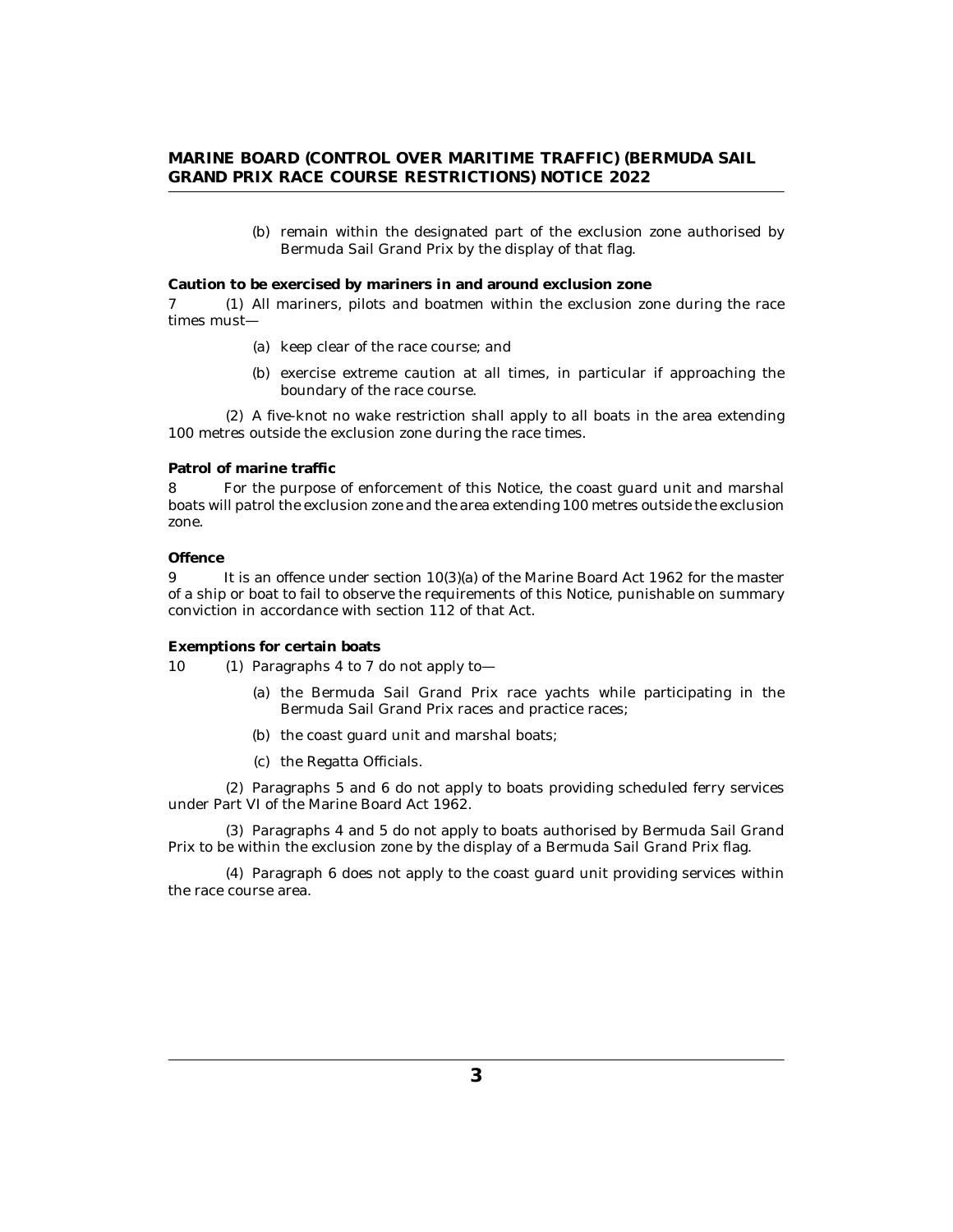## **SCHEDULE**

(Paragraph 2)

## **PLAN OF RACE COURSE AREA**

<span id="page-3-0"></span>

**4**